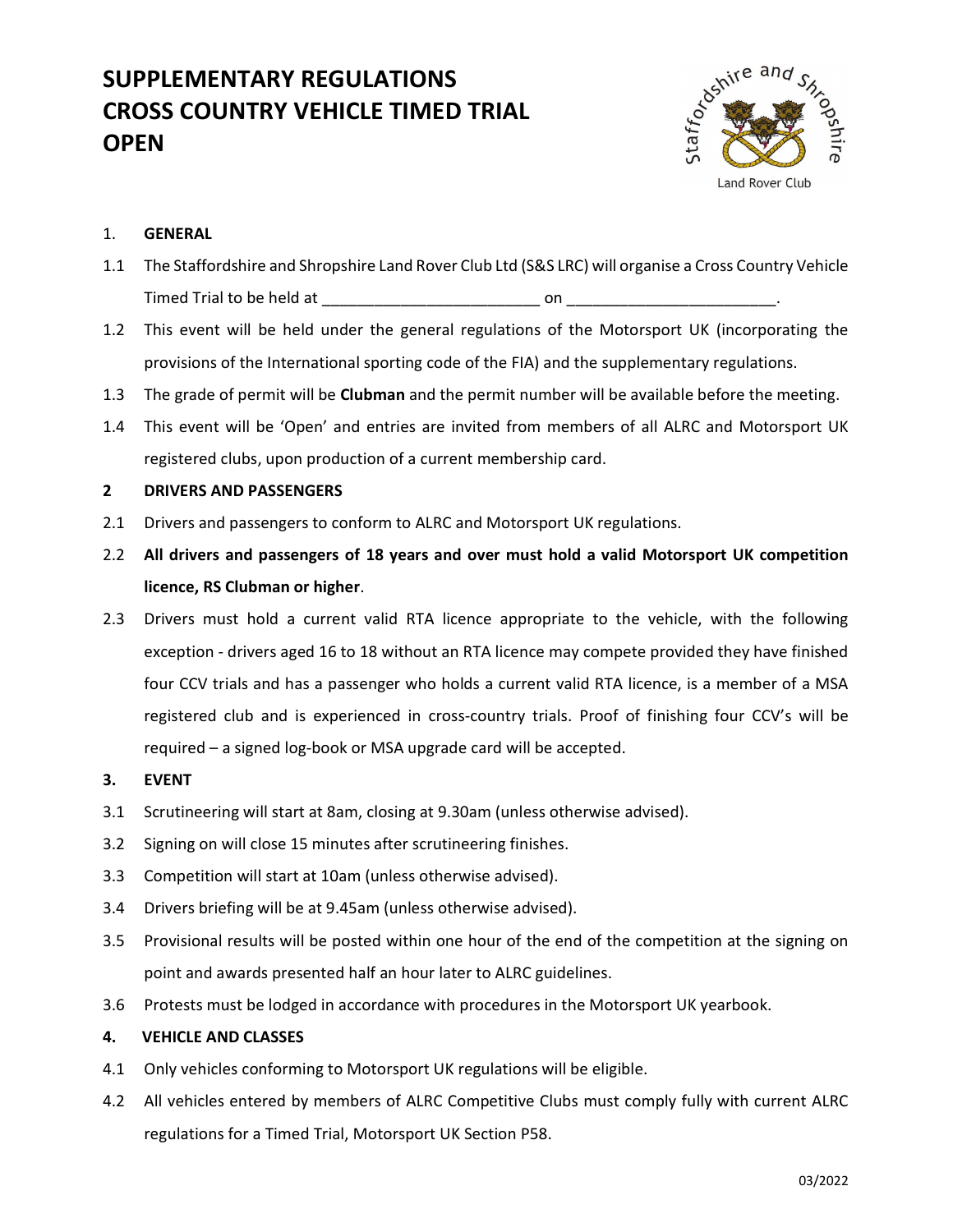- 4.3 Sports Utility Task Vehicles (Ref Motorsport UK BB Section P 60.6) are not permitted.
- 4.4 No open tread pattern tyres, ie. Maxi-Cross or dumper style.
- 4.5 All competing vehicles must carry a fire extinguisher of suitable size and type as defined in the Motorsport UK BB K3.2 (AFFF foam 2.4 litre or Gas (includes: Novec 1230, FX G-TEC/N-TEC, Viro3, Zero 360, Extreme etc) 2.0kg or Powder 2.0kg). See Motorsport UK BB K3.2 for full details.
- 4.6 Competitors will be required to carry a minimum of 7.5 litre spill kit, secured within the vehicle at all times.
- 4.7 Classes will be defined as:-
	- Class 1 Standard ALRC type vehicles
	- Class 2 Modified Non-ALRC vehicles
- 4.8 Classes will be amalgamated as the organisers see fit if entry numbers for individual classes are low.

# 5. COMPETITOR SAFETY

- 5.1 Eye Protection is to be worn as intended, in line with Motorsport UK BB ('Blue Book'), Section P 25.1.
- 5.2 Eye protection is to be worn throughout the duration of any vehicle movement during the competitive elements of the event.
- 5.3 As detailed in Motorsport UK BB Section P 25.1 all competitors must wear approved crash helmets (K.10), clothing which covers the arms, legs and torso up to the neck, and unless a windscreen to 57.3.1 .is fitted goggles or visors to protect the eyes. NB: If a plastic windscreen is perforated, goggles or visors must be worn.
- 5.5 Crash helmets bearing an MSA / Motorsport UK approval sticker must be worn at all times during competition - in-line with Motorsport UK BB Section K, para. 10. The user must ensure that the helmet is to a standard currently specified (10.3.1), that it fits properly, is secured properly and that it is in a serviceable condition.
- 5.6 With the exception of any trials section/course during the event there will be a site wide speed limit of 10mph.
- 5.7 There will be NO refuelling of any vehicle or equipment except in the provided refueling area.
- 5.8 No person shall be carried 'on section' except as a signed-on passenger. At all times, both on and between sections, passenger's and driver's limbs must remain within the confines of the vehicle.
- 5.9 Seat belts must be suitably tight and worn as intended by the manufacturer.
- 5.10 If driver and passenger side windows are not fitted or used, it is recommended that netting should be installed in the window opening to act as a restraint to stop the driver's or passenger's arms or head inadvertently emerging from the vehicle.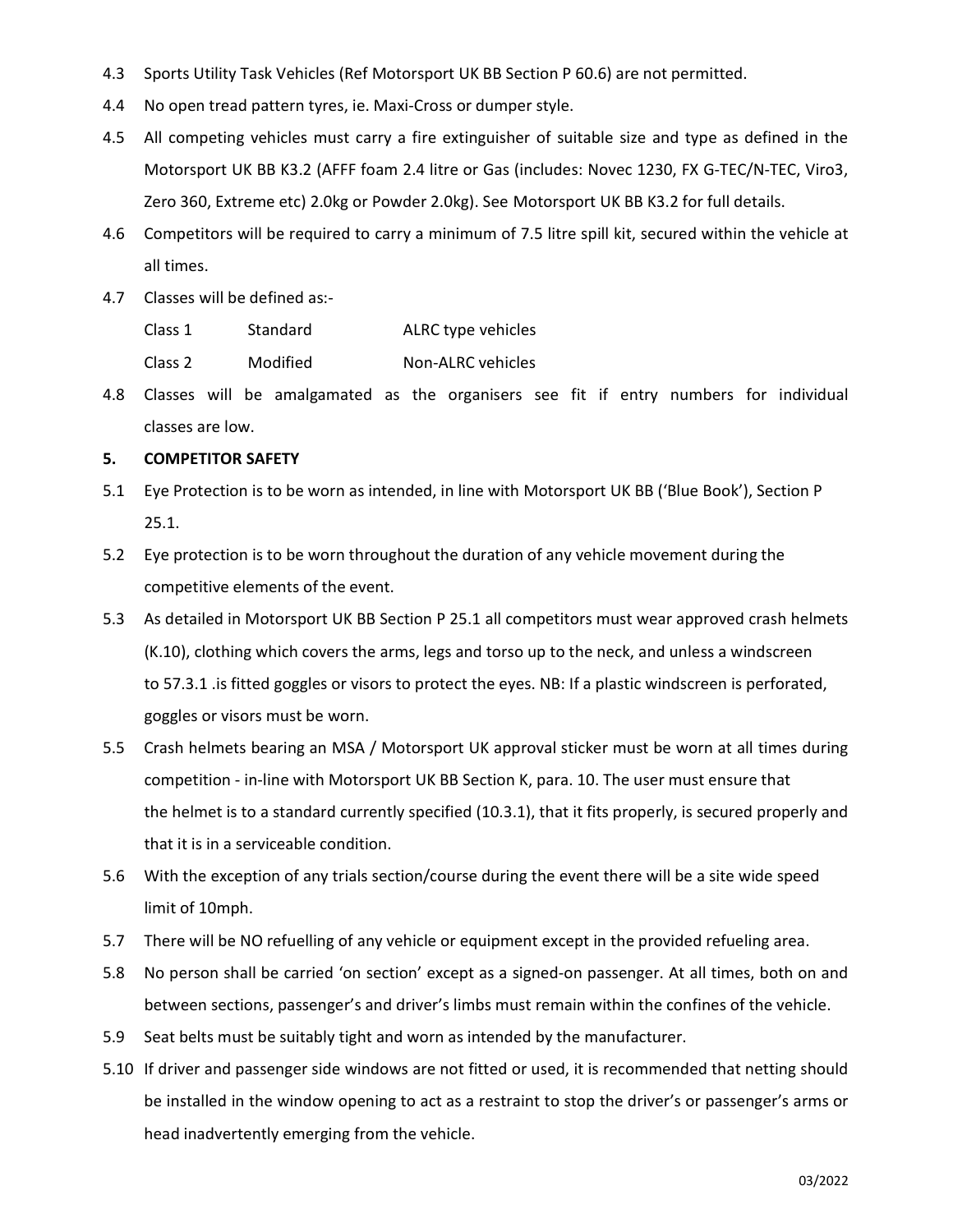### 6. COURSE OPERATION

- 6.1 The Course: a number of 12 gate sections, 12 will be the start gate.
- 6.2 The Start will be given by a loud verbal indication 10 seconds and before the actual start, and then countdown verbally each second 5-4-3-2-1-GO.
- 6.3 Timing will commence as vehicle leaves gate 12.
- 6.4 Gates will be wide and 'hard to hit'.
- 6.5 The finish is when the vehicle is stationary with only the front hub or hubs through the 1 gate.
- 6.6 Each section will be approximately 300-320 metres long and have a 'target time' of approximately 30-32 seconds.
- 6.7 The 'maximum time' will be advised at drivers briefing.
- 6.8 The winner will be the person with the lowest overall penalties.
- 6.9 When 'Live', the trials section is a prohibited area and out of bounds to ALL persons except the crew on section and authorised officials.
- 6.10 If the crew are unable to continue and require outside assistance, they will be awarded a course maximum, and any additional penalties accrued, and the course shall be deemed closed to permit recovery.

#### 7. FLAG SIGNALS

7.1 Yellow Flag – a penalty has been incurred, competitor may continue. Red Flag – STOP and await further instruction.

# 8. SCORING

- 8.1 For each second over the target time: 1 mark per second.
- 8.2 For failing to satisfactorily negotiate a section within the maximum time allowed: 1 mark per second of maximum time allowed.
- 8.3 Failure of a vehicle to maintain unassisted forward motion in the direction of the course will not be regarded as failure to comply with the requirements to proceed non-stop up to the period when the course maximum has been reached. Further attempts to regain forward motion will be permitted until the maximum time allowed for the section has elapsed.
- 8.4 Touching the course boundary tape: course maximum.
- 8.5 Missing a gate and going through the next gate: 20 marks.
- 8.6 Competitors may, between the missed gate and the next gate, return to the gate they missed by any means they wish, provided they stay within the course boundary to avoid further penalty.
- 8.7 Hitting a gate: 10 marks.
- 8.8 Deliberate course cutting 'against the spirit of the event': 60 marks.